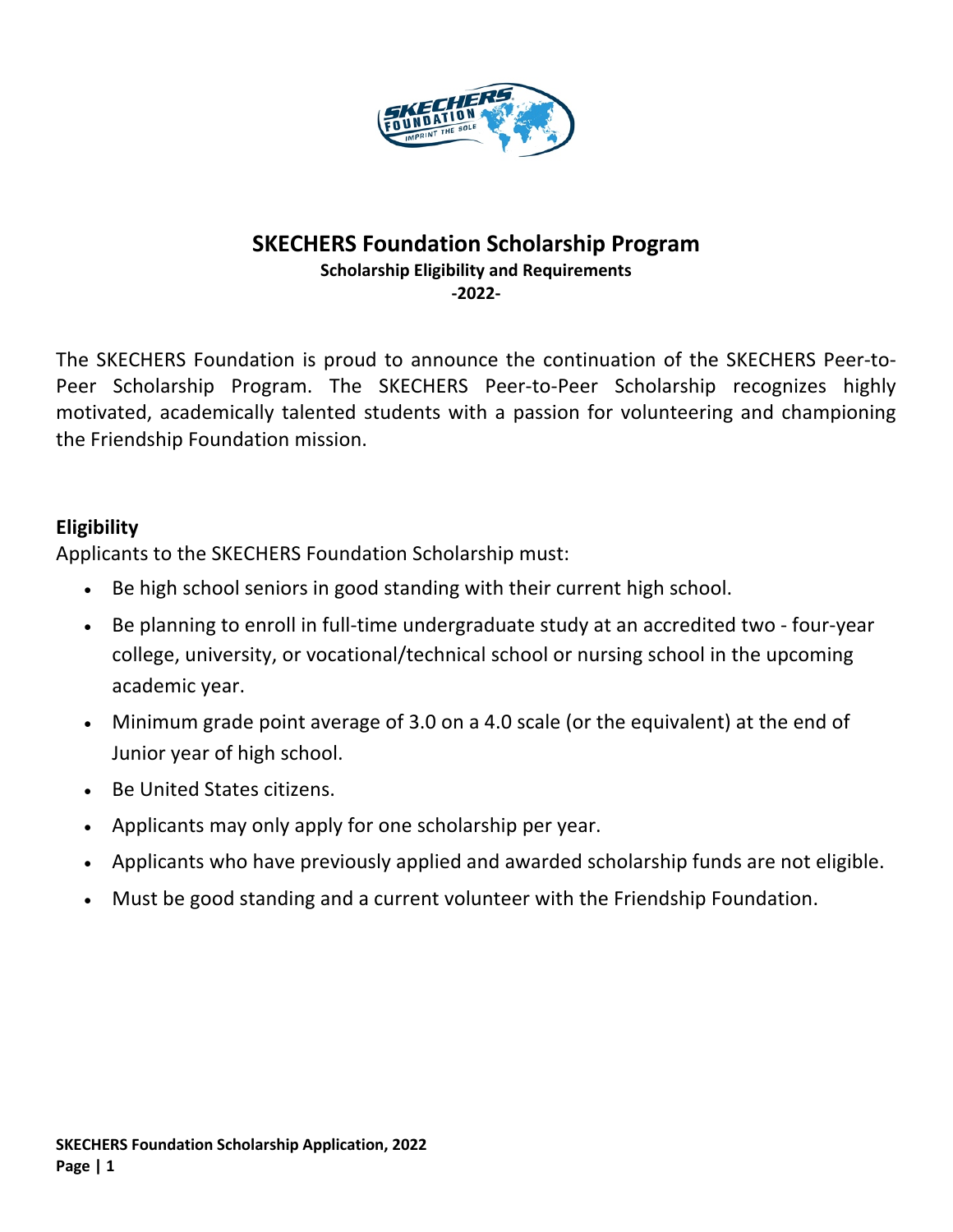# **SKECHERS Foundation Scholarship Program**

### **Scholarship Eligibility and Requirements -2022-**

### **COMPLETE APPLICATION PACKAGE TO INCLUDE:**

- Completed application form
- 150-word statement explain why you have chosen to volunteer your time with the Friendship Foundation and how the experience has changed your life
- Official or unofficial copy of student transcript
- One letter of recommendation (by teacher, employer, or religious leader, etc.)

# **Completed application packages are due May 23, 2022 at 5:00 pm**

(Incomplete applications will not be considered)

**Email to:** Kelly Stroman kelly@friendshipfoundation.com | Subject Line: Last Name-Scholarship App

**Drop off:** Friendship Foundation Office (open M-F, 9:00 am – 5:00 pm) Attn: Kelly Stroman 2108 Vail Avenue, 2<sup>nd</sup> floor Redondo Beach, CA 90278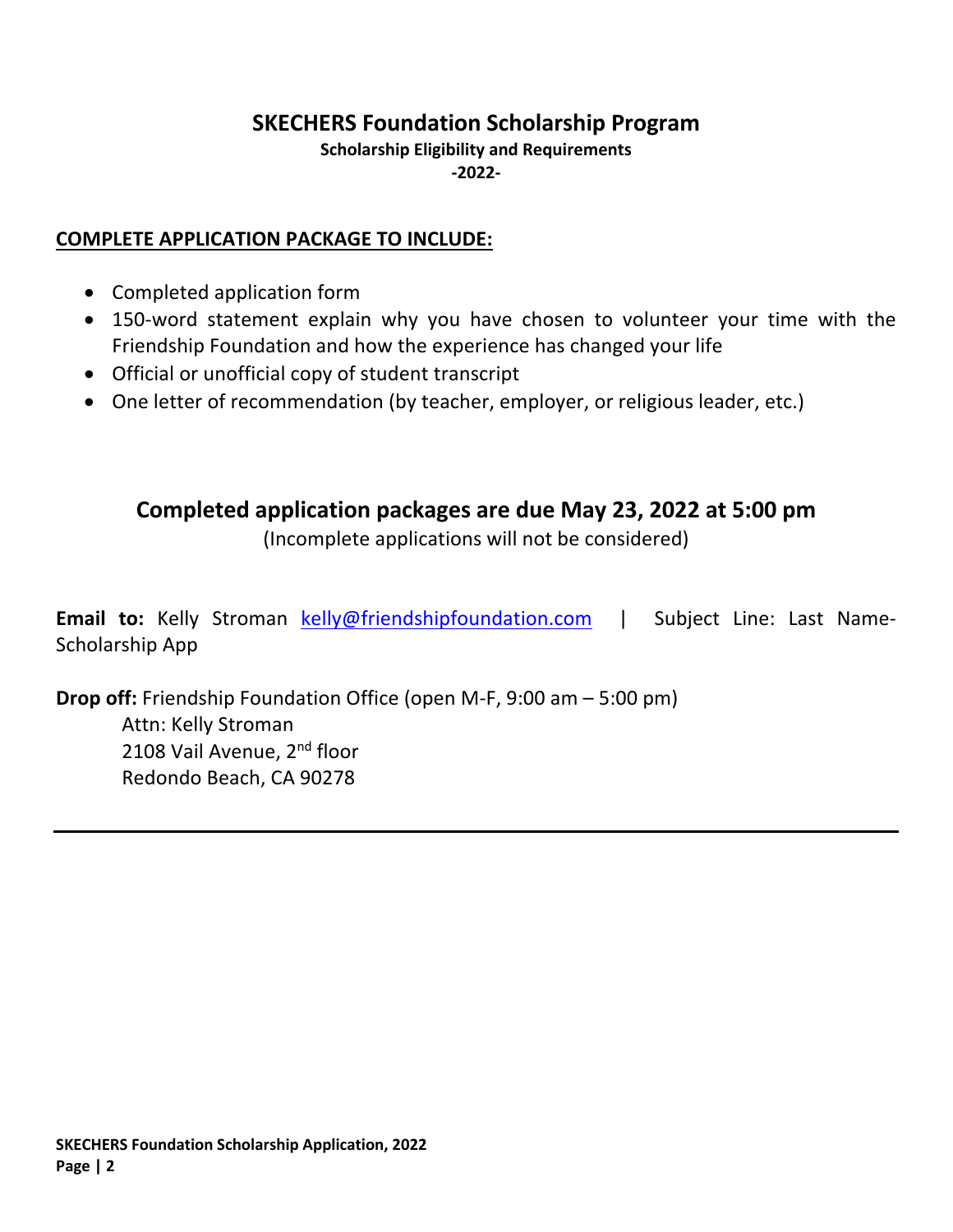

## **Student Scholarship Application Form 2022**

| Last                                            | <b>First</b>                                                                                                               |       |
|-------------------------------------------------|----------------------------------------------------------------------------------------------------------------------------|-------|
|                                                 |                                                                                                                            |       |
| <b>Street</b>                                   | City                                                                                                                       |       |
|                                                 |                                                                                                                            |       |
|                                                 |                                                                                                                            |       |
|                                                 |                                                                                                                            |       |
| you've been accepted, if not already committed: | List Colleges in Order of Preference or Committed for Fall 2022, indicate if it is a two-year or four-year program, and if |       |
|                                                 |                                                                                                                            |       |
|                                                 | $\overline{\phantom{a}}$                                                                                                   |       |
|                                                 | $3.$ $\overline{\phantom{a}}$                                                                                              |       |
| <b>Intended Course of Study</b>                 |                                                                                                                            |       |
|                                                 | Number of Dependents in Your Family (Include yourself, not parent(s)/adults) _______________________                       |       |
|                                                 |                                                                                                                            |       |
| Letter due by 5:00 pm, May 23, 2022.            | REFERENCE Info: Contact information of person writing letter of recommendation.                                            |       |
| <b>Name</b>                                     | Relationship                                                                                                               | Email |
|                                                 |                                                                                                                            |       |

*\*\*In a separate attachment, please provide a short statement (150 words or less) describing your goals while enrolled in college and your future career plans.*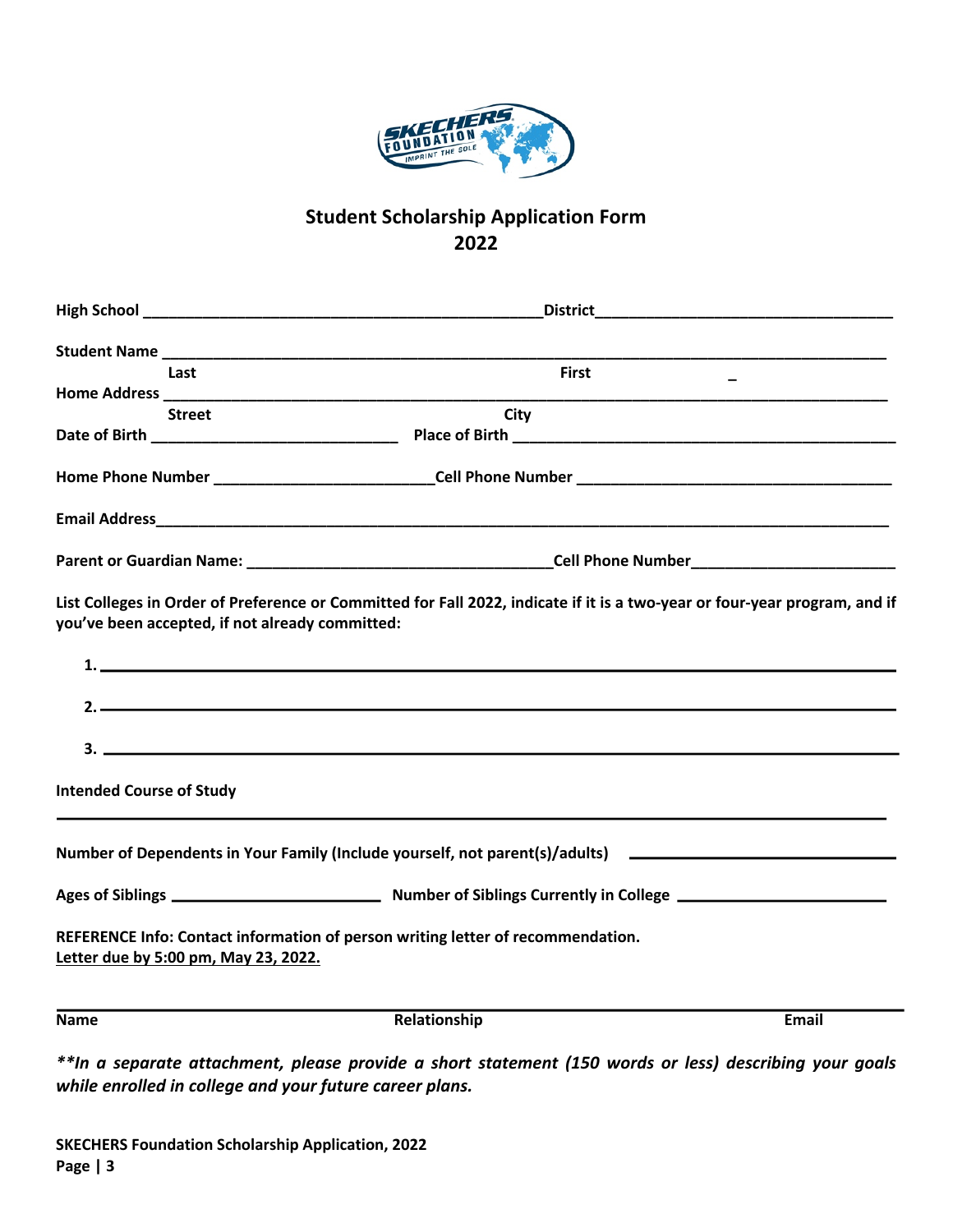### **Student Scholarship Application Form**

**Optional: Attach Your Resume That Includes the Following Information**

**Name \_\_\_\_\_\_\_\_\_\_\_\_\_\_\_\_\_\_\_\_\_\_\_\_\_\_\_\_\_\_\_\_\_\_\_\_\_\_\_\_\_\_\_\_\_\_\_\_\_\_\_\_\_\_\_\_\_\_**

**ACTIVITIES – Please indicate years of participation for each activity.**

**School Related Activities**

#### **Community Activities**

#### **Honors/Awards**

**Paid Employment (include place of work, position held, period of employment)**

### **Leadership Positions**